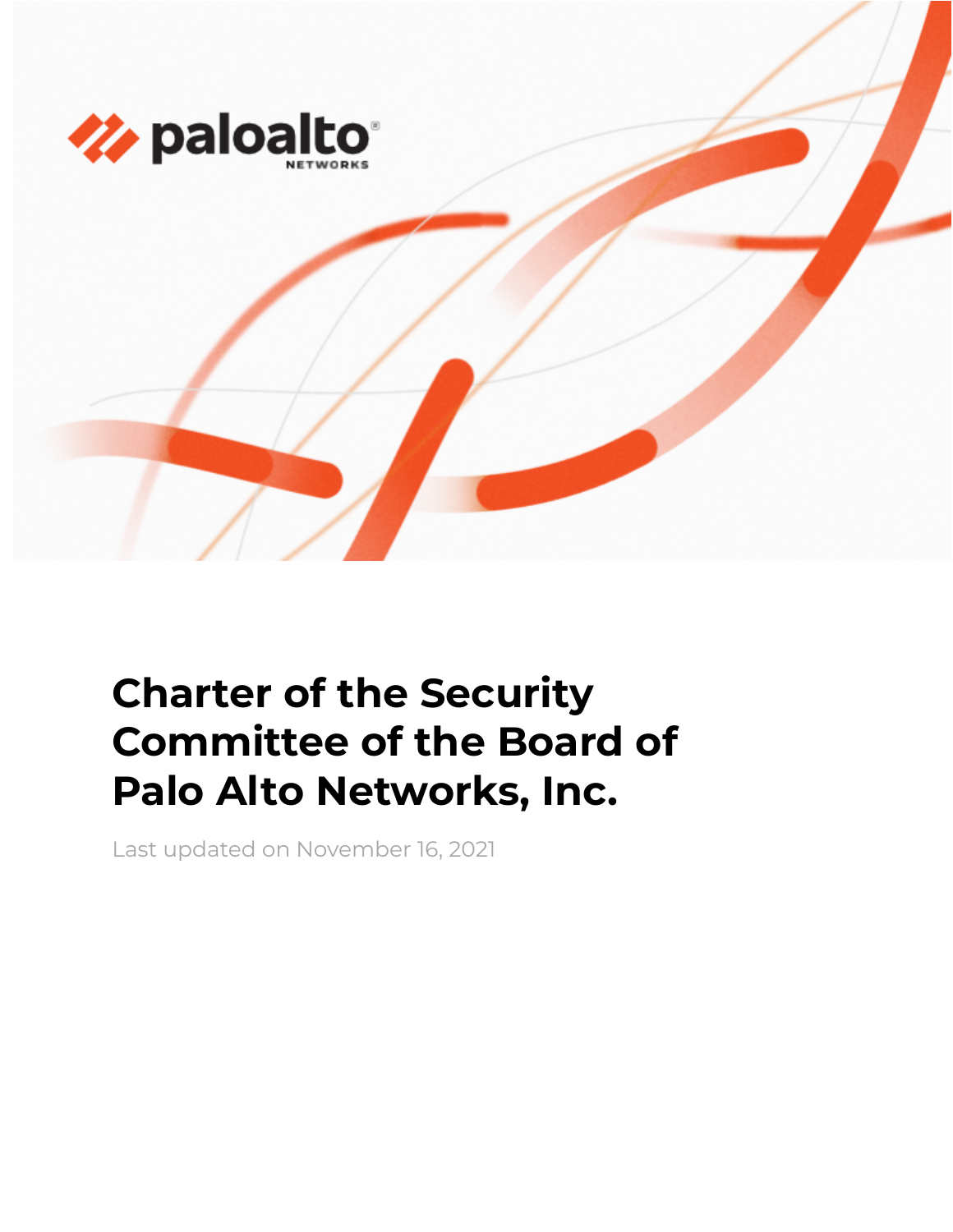#### **Purpose**

The purpose of the Security Committee is to assist the Board of Directors (the "Board") of Palo Alto Networks, Inc. (the "Company") with fulfilling its oversight responsibility with respect to the Company's security of personnel, facilities, information infrastructure and all company information, including data governance, privacy, compliance, cybersecurity and oversight of associated risks and other tasks related to the Company's security functions as the Board may delegate to the Committee from time to time.

# **Composition**

- 1. **Membership and Appointment.** The Security Committee shall consist of at least three (3) members of the Board. Members of the Security Committee shall be appointed by the Board upon the recommendation of the Nominating and Governance Committee of the Board and may be removed by the Board in its discretion.
- 2. **Qualification.** At least a majority of the members of the Security Committee shall meet the independence requirements of the Nasdaq Stock Market and such other qualifications as may be established by the Board from time to time.
- 3. **Chairperson.** The Board may designate a chairperson of the Security Committee. If the Board does not designate a chairperson, a majority of the members of the Security Committee may elect a chairperson of the Security Committee.

## **Responsibilities**

The following are the principal recurring responsibilities of the Security Committee. The Security Committee may perform such other functions as are consistent with its purpose and applicable law, rules and regulations and as the Board or the Security Committee deems appropriate. In carrying out its responsibilities, the Security Committee believes its policies and procedures should remain flexible, in order to best react to changing conditions and circumstances.

1. **Security Risk Oversight.** Review and discuss with management (i) the Company's policies, plans, metrics and programs relating to the physical security of the Company's facilities and employees as well as enterprise cybersecurity and data protection risks associated with the Company's security-related infrastructure and related operations, and (ii) the effectiveness of the Company's programs and practices for identifying, assessing and mitigating such risks across the Company's business operations.

- 2. **Preparedness.** Review and discuss with management (including the chief security officer) the Company's cyber crisis preparedness, security breach and incident response plans, communication plans, and disaster recovery and business continuity capabilities with respect to the forgoing.
- 3. **Oversight of Safeguards.** Review and discuss with management (including the chief security officer) the safeguards used to protect the confidentiality, integrity, availability, safety and resiliency of the Company's employees, facilities, intellectual property and business operations.
- 4. **Compliance Oversight.** Receive reports from management (including the chief security officer) on the Company's compliance with applicable information security and data protection laws and industry standards, new or updated legal implications of security, data privacy, and/or other regulatory or compliance risks to the Company or the Company's employees, facilities and business operations and the threat landscape facing the Company and the Company's business operations.
- 5. **Strategic Oversight.** Review and advise on the Company's physical and cybersecurity strategy, crisis or incident management and security-related information technology planning processes and review strategy for investing in the Company's security systems with the Company's chief product officer and chief information security officer.
- 6. **Public Disclosure.** Review and discuss with management the Company's public disclosures, including in its reports filed with the Securities and Exchange Commission, relating to the Company's security of its employees, facilities and information technology systems, including privacy, network security and data security.
- 7. **Outside Partners.** Review and discuss with management (including the chief security officer) the cybersecurity risks associated with the Company's outside partners (such as vendors, suppliers, operations partners, etc.).

## **Meeting and Procedures**

- 1. **Meetings.**
	- The Security Committee will set its own schedule of meetings and will meet at least two (2) times per year, with the option of holding additional meetings at such times as it deems necessary or appropriate. The chairperson of the Security Committee shall preside at, and approve the agenda for, each